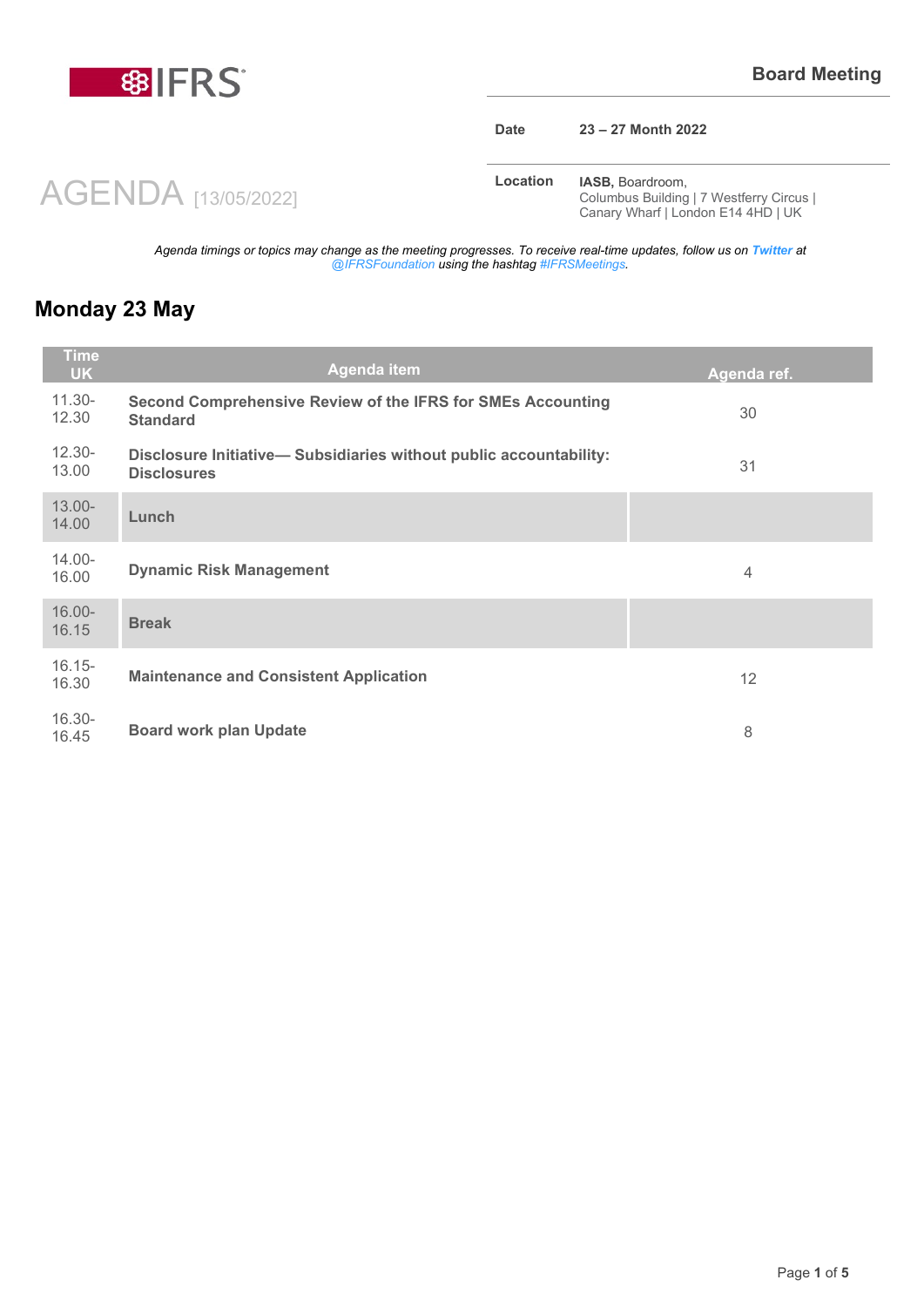

#### **Date 23 – 27 Month 2022**

**Location <b>IASB**, Boardroom, Columbus Building | 7 Westferry Circus | Canary Wharf | London E14 4HD | UK

*Agenda timings or topics may change as the meeting progresses. To receive real-time updates, follow us on Twitter at @IFRSFoundation using the hashtag #IFRSMeetings.*

### **Tuesday 24 May**

| <b>Time</b><br><b>UK</b> | Agenda item                                                           | Agenda ref. |
|--------------------------|-----------------------------------------------------------------------|-------------|
| 09.30-<br>11.00          | Second Comprehensive Review of the IFRS for SMEs Standard<br>[Contd.] | 30          |
| $11.00 -$<br>11.15       | <b>Break</b>                                                          |             |
| $11.15 -$<br>12.15       | Post Implementation Review of IFRS 9                                  | 3           |
| $12.15 -$<br>13.30       | Lunch                                                                 |             |
| $13.30 -$<br>15.00       | <b>Primary Financial Statements [Education Session]</b>               | 21D         |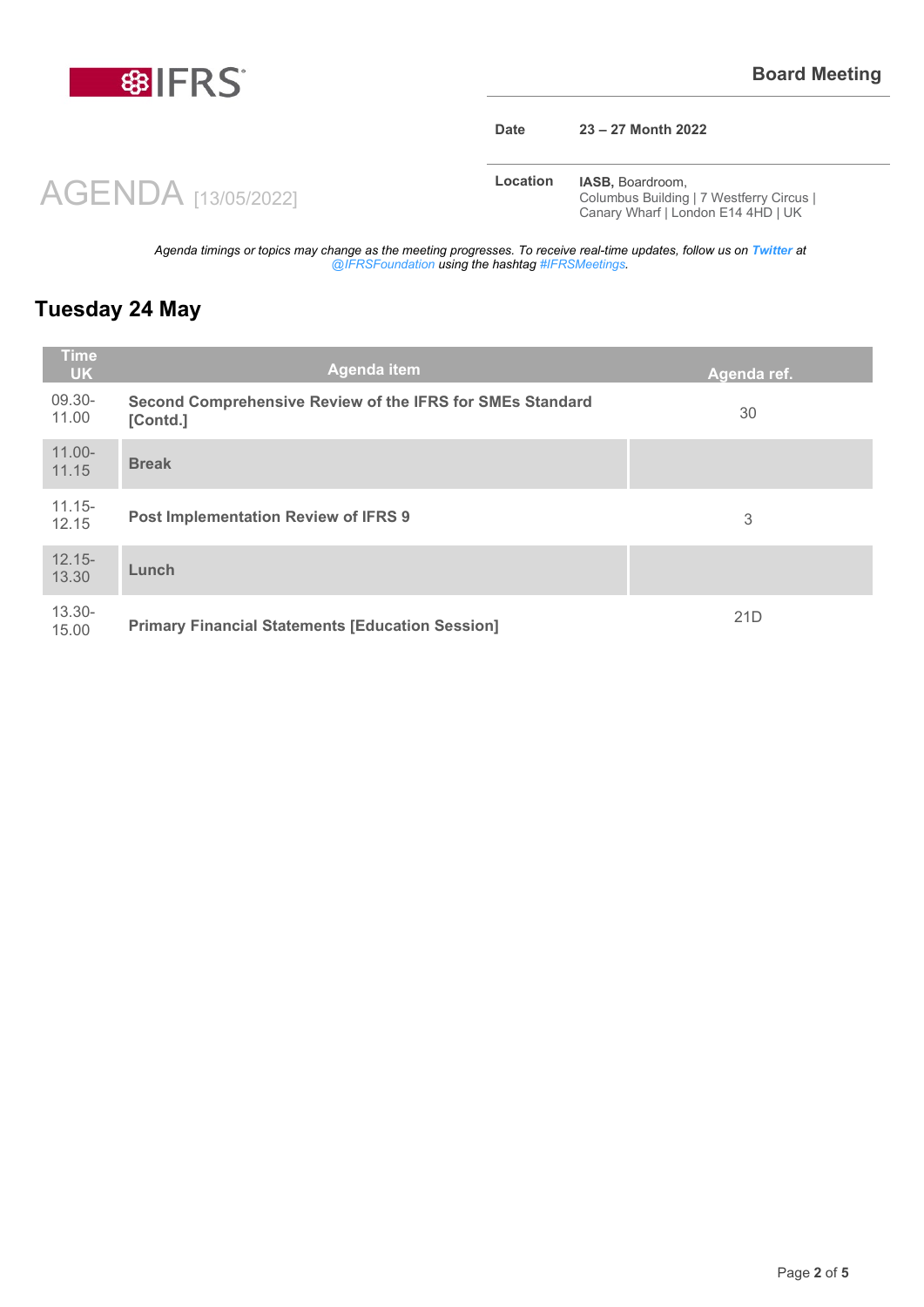

### **Date 23 – 27 Month 2022**

**Location <b>IASB**, Boardroom, Columbus Building | 7 Westferry Circus | Canary Wharf | London E14 4HD | UK

*Agenda timings or topics may change as the meeting progresses. To receive real-time updates, follow us on Twitter at @IFRSFoundation using the hashtag #IFRSMeetings.*

# **Wednesday 25 May**

| <b>Time</b><br><b>UK</b> | Agenda item                                                                    | Agenda ref. |
|--------------------------|--------------------------------------------------------------------------------|-------------|
| $10.00 -$<br>11.30       | <b>Primary Financial Statements</b>                                            | 21A         |
| $11.30 -$<br>11.45       | <b>Break</b>                                                                   |             |
| $11.45 -$<br>13.00       | Disclosure Initiative-Targeted Standards-level Review of<br><b>Disclosures</b> | 11          |
| $13.00 -$<br>14.00       | Lunch                                                                          |             |
| $14.00 -$<br>15.30       | Disclosure Initiative-Targeted Standards-level Review of<br><b>Disclosures</b> | 11          |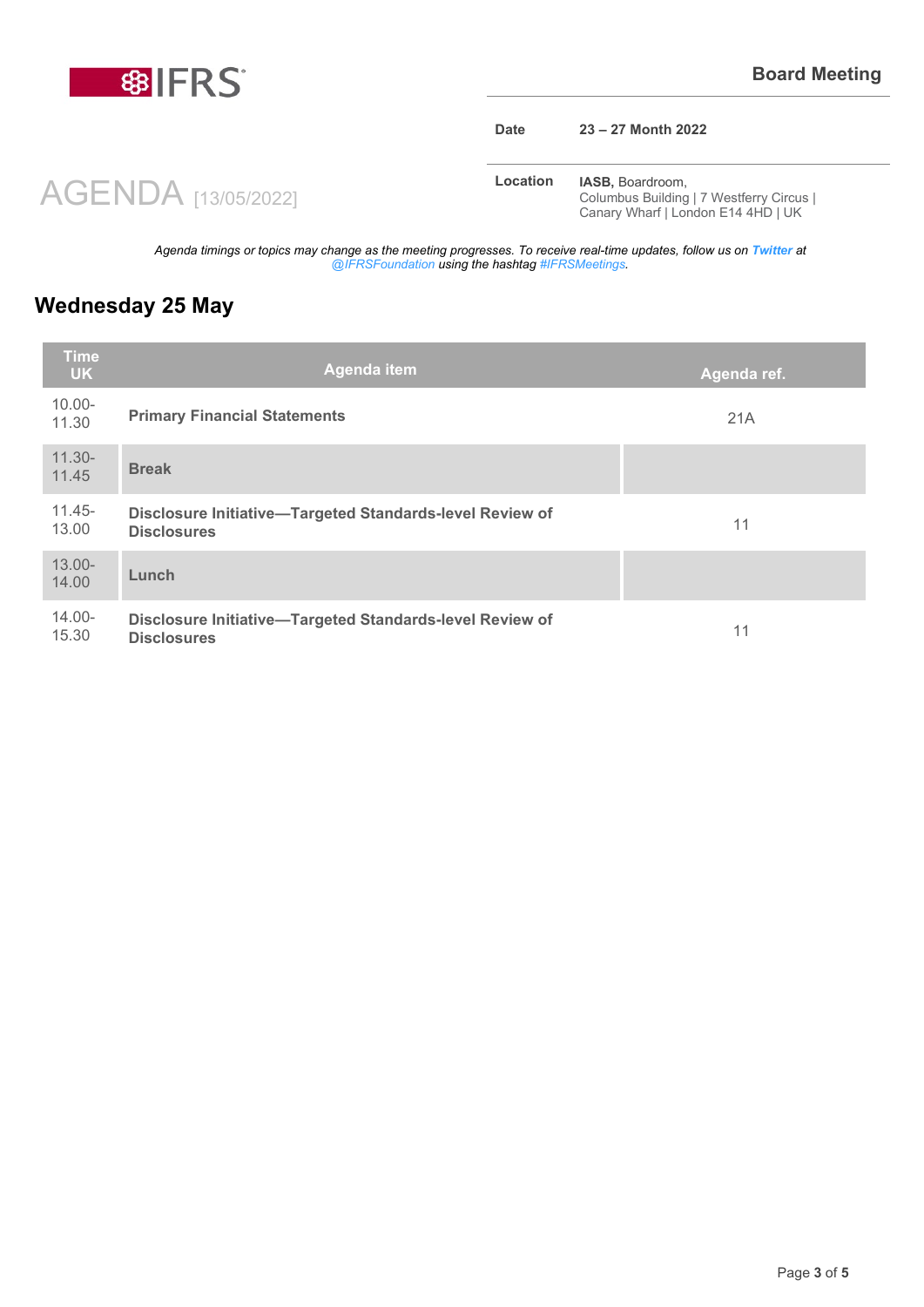

### **Date 23 – 27 Month 2022**

**Location <b>IASB**, Boardroom, Columbus Building | 7 Westferry Circus | Canary Wharf | London E14 4HD | UK

*Agenda timings or topics may change as the meeting progresses. To receive real-time updates, follow us on Twitter at @IFRSFoundation using the hashtag #IFRSMeetings.*

# **Thursday 26 May**

| <b>Time</b><br><b>UK</b> | <b>Agenda item</b>                           | Agenda ref. |
|--------------------------|----------------------------------------------|-------------|
| 09.30-<br>12.00          | <b>Rate-regulated Activities</b>             | 9           |
| $12.00 -$<br>12.45       | Lunch                                        |             |
| $12.45 -$<br>14.15       | <b>Primary Financial Statements [Contd.]</b> | 21B & 21C   |
| $14.15 -$<br>14.30       | <b>Break</b>                                 |             |
| $14.30 -$<br>16.00       | <b>Primary Financial Statements [Contd]</b>  | 21B & 21C   |